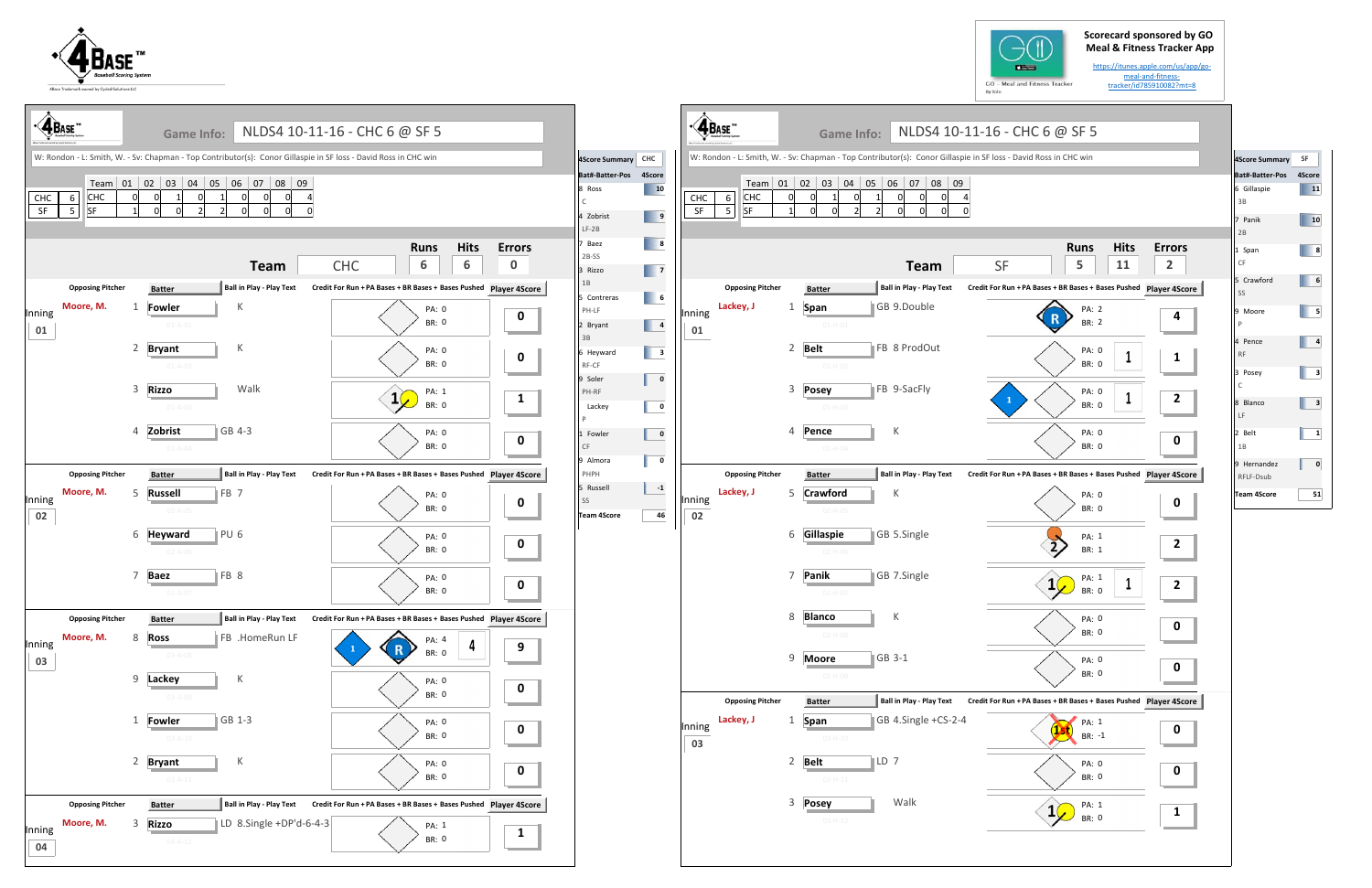

|        |                         | 4              | Pence                         | FB 8 |                                 |                                                               | PA: 0                 |              | 0           |
|--------|-------------------------|----------------|-------------------------------|------|---------------------------------|---------------------------------------------------------------|-----------------------|--------------|-------------|
|        |                         |                | $03 - H - 13$                 |      |                                 |                                                               | <b>BR: 0</b>          |              |             |
|        | <b>Opposing Pitcher</b> |                | <b>Batter</b>                 |      | Ball in Play - Play Text        | Credit For Run + PA Bases + BR Bases + Bases Pushed Player 4S |                       |              |             |
| Inning | Lackey, J               | 5              | <b>Crawford</b>               |      | Κ                               |                                                               | PA: 0<br><b>BR: 0</b> |              | $\mathbf 0$ |
| 04     |                         |                | $04 - H - 14$                 |      |                                 |                                                               |                       |              |             |
|        |                         | 6              | Gillaspie                     |      | LD 9.Single                     |                                                               | PA: 1<br><b>BR: 3</b> |              | 4           |
|        |                         |                | $04 - H - 15$                 |      |                                 |                                                               |                       |              |             |
|        |                         | 7              | Panik<br>$04 - H - 16$        |      | GB 9.Single                     |                                                               | PA: 1<br><b>BR: 3</b> | 2            | 6           |
|        |                         | 8              | <b>Blanco</b>                 |      | Walk                            |                                                               |                       |              |             |
|        |                         |                | $04 - H - 17$                 |      |                                 |                                                               | PA: 1<br><b>BR: 2</b> | 1            | 4           |
|        |                         | 9              | <b>Moore</b>                  |      | GB 9.Single +FO'd-3-6           |                                                               | PA: 1                 | 3            |             |
|        |                         |                | $04 - H - 18$                 |      |                                 | $\mathbf{1}$                                                  | BR: 0                 |              | 5           |
|        |                         | 1              | <b>Span</b>                   |      | GB 3-6-FO                       | $\mathbf 1$                                                   | PA: 1<br>$\mathbf{1}$ | $\mathbf{2}$ | 4           |
|        |                         |                | $04 - H - 19$                 |      |                                 |                                                               | <b>BR: 0</b>          |              |             |
|        |                         | 2              | <b>Belt</b>                   | LD 8 |                                 |                                                               | PA: 0<br><b>BR: 0</b> |              | 0           |
|        |                         |                | $04 - H - 20$                 |      |                                 |                                                               |                       |              |             |
|        | <b>Opposing Pitcher</b> |                | <b>Batter</b>                 |      | Ball in Play - Play Text        | Credit For Run + PA Bases + BR Bases + Bases Pushed Player 4S |                       |              |             |
| Inning | Grimm, J.               | 3              | <b>Posey</b><br>$05 - H - 21$ |      | GB 1-3                          |                                                               | PA: 0<br><b>BR: 0</b> |              | 0           |
| 05     |                         | 4              |                               |      | GB 8.Single                     |                                                               |                       |              |             |
|        |                         |                | Pence<br>$05-H-22$            |      |                                 |                                                               | PA: 1<br>BR: 3        |              | 4           |
|        |                         | 5              | <b>Crawford</b>               |      | FB 8.Double                     |                                                               | PA: 2                 | $\mathbf{2}$ |             |
|        |                         |                | $05-H-23$                     |      |                                 |                                                               | <b>BR: 2</b>          |              | 6           |
|        | Wood, T.                | 6              | Gillaspie                     |      | LD 8.Single                     | $\mathbf{1}$                                                  | PA: 1                 | L            | 4           |
|        |                         |                | $05-H-24$                     |      |                                 |                                                               | BR: 0                 |              |             |
|        |                         | 7              | Panik<br>$05 - H - 25$        |      | FB 7-SacFly                     | $\mathbf{1}$                                                  | PA: 0<br>BR: 0        | 1            | 2           |
|        |                         | 8              |                               |      | GB 5-4                          |                                                               |                       |              |             |
|        |                         |                | <b>Blanco</b><br>$05-H-26$    |      |                                 |                                                               | PA: 0<br><b>BR: 0</b> |              | 0           |
|        | <b>Opposing Pitcher</b> |                | <b>Batter</b>                 |      | <b>Ball in Play - Play Text</b> | Credit For Run + PA Bases + BR Bases + Bases Pushed Player 4S |                       |              |             |
| Inning | Wood, T.                | 9              | <b>Moore</b>                  |      | К                               |                                                               | PA: 0                 |              |             |
| 06     |                         |                | $06-H-27$                     |      |                                 |                                                               | BR: 0                 |              | 0           |
|        |                         | 1              | Span                          |      | К                               |                                                               | PA: 0                 |              | 0           |
|        |                         |                | $06-H-28$                     |      |                                 |                                                               | BR: 0                 |              |             |
|        |                         | $\overline{2}$ | <b>Belt</b>                   | LD 7 |                                 |                                                               | PA: 0<br>BR: 0        |              | 0           |
|        |                         |                | $06-H-29$                     |      |                                 |                                                               |                       |              |             |
|        | <b>Opposing Pitcher</b> |                | <b>Batter</b>                 |      | <b>Ball in Play - Play Text</b> | Credit For Run + PA Bases + BR Bases + Bases Pushed Player 4S |                       |              |             |
| Inning | Edwards, C.             | 3              | <b>Posey</b>                  |      | GB 4-3                          |                                                               | PA: 0                 |              |             |